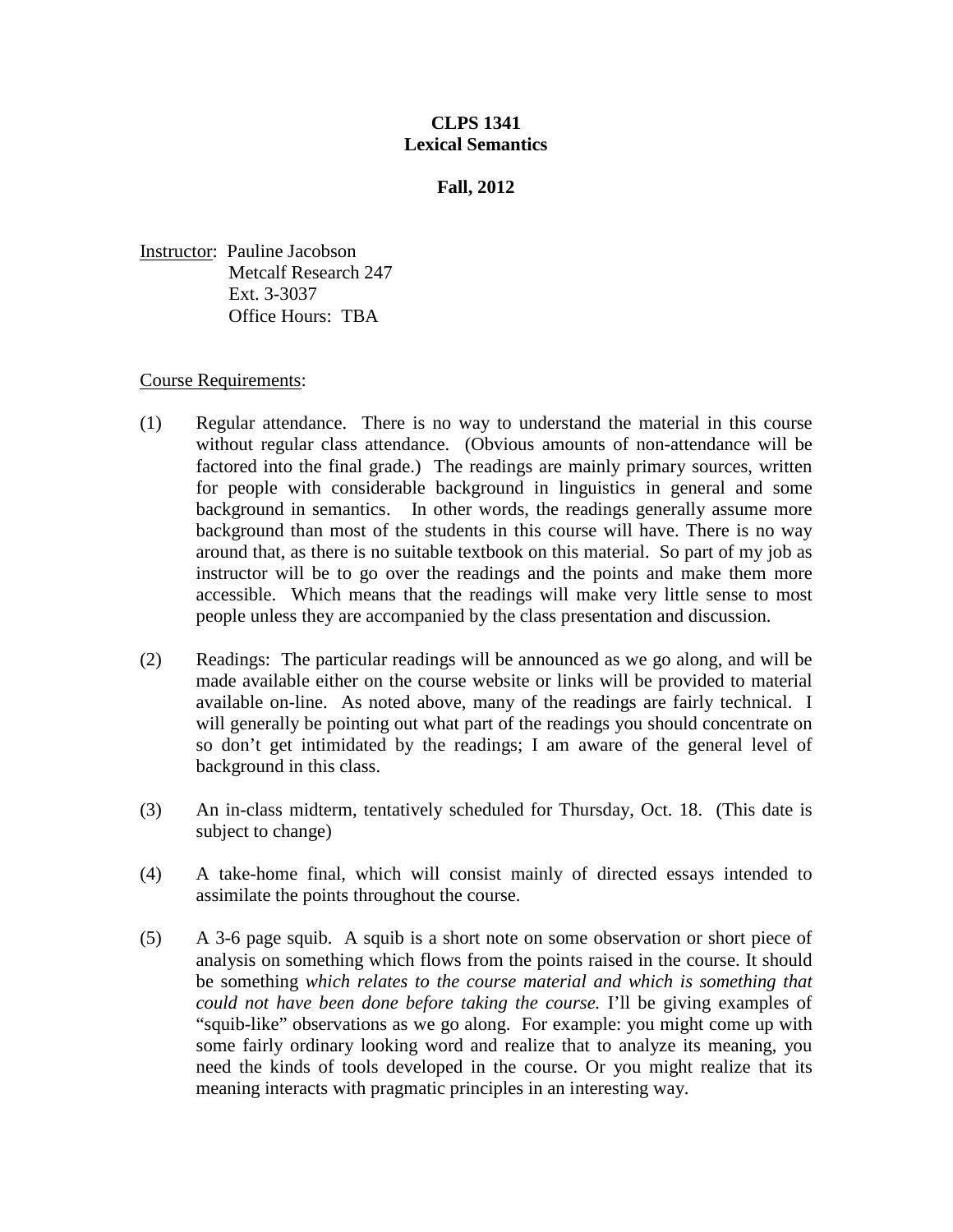Squib due: Nov. 29 (but any time before that is just fine; if you think of something earlier by all means seize the opportunity and write it up when it strikes you).

- (6) Homeworks: There will probably be occasional homework excercises assigned. These will not be graded, but will be notated and factored into the final grade in borderline cases. They are designed primarily to help you assimilate the material.
- (6) *For graduate students only:* Graduate students will be expected to add in one component to the final - possibly an expository project involving a critical review of something in the literature. We will arrange suitable topics on an individual basis.

Outline and tentative dates: (most of the readings are TBA) General, Introduction, Overview Sept. 6 Setting the stage: A basic framework for semantics Sept. 11-20 Reading: P. Jacobson, *Compositional Semantics: An Introduction to the Syntax-Semantics Interface,* (draft), Oxford University Press (to appear), Chapters 1-5. Lexical Decomposition: Syntactic vs. Semantic approaches Sept. 20-Oct. 4 Early approaches to decomposition Verb meanings and verb classes Temporal and causative components to verb meanings Verbs of motion The ongoing debate about syntactic decomposition Pragmatics and the Lexicon Oct. 9-16 Meaning vs. use: scalar implicatures Lexical gaps: pragmatic explanations? Midterm:  $Oct. 18$ Meaning and Context Context Context Context Context Context Context Context Context Context Context Context Context Context Context Context Context Context Context Context Context Context Context Context Context Context Co Indexicals: Character and Content Adjectives, comparison classes, and the modeling of vagueness Other contextual parameters Oct. 30-Nov. 8 Domain restriction